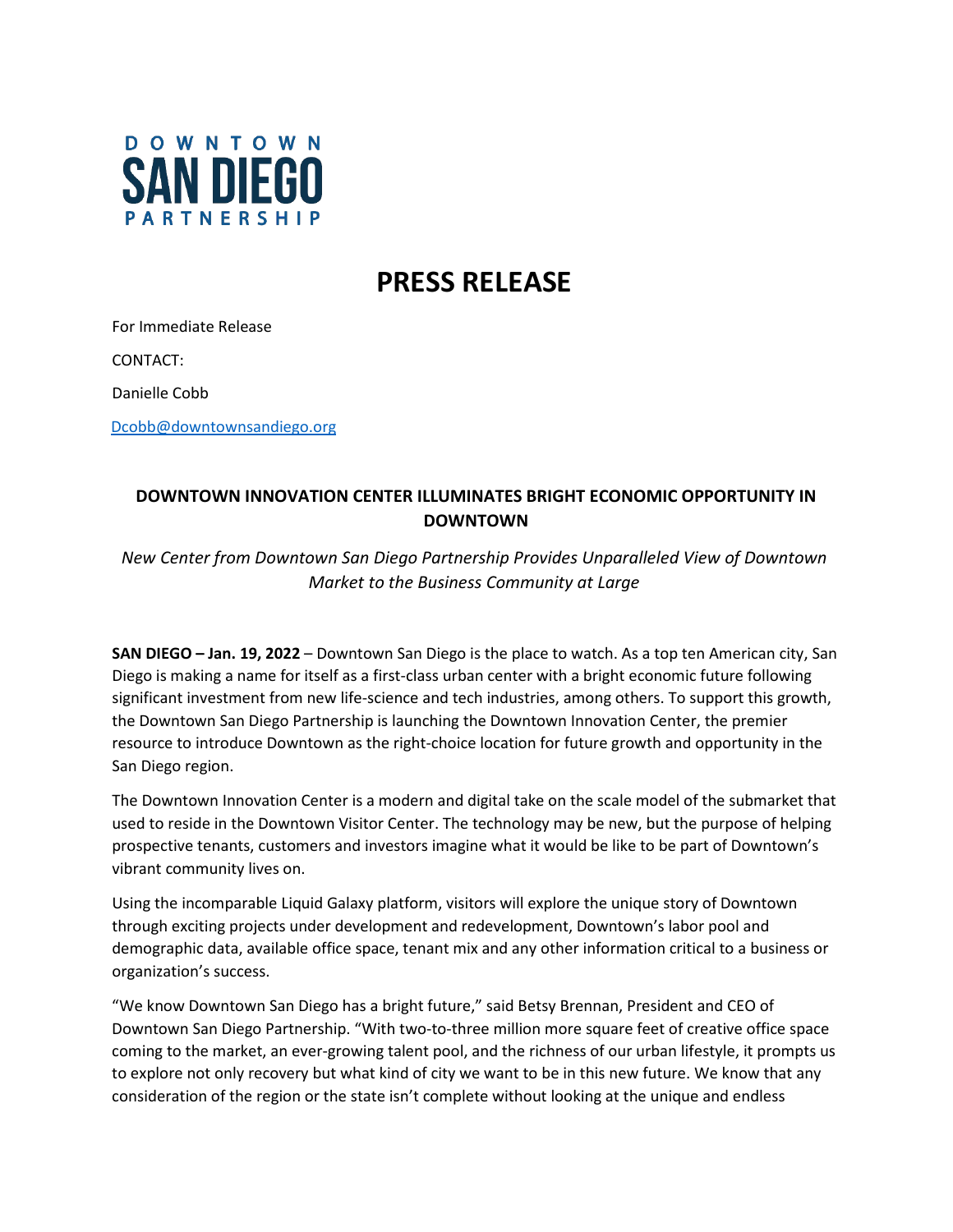opportunities Downtown San Diego provides. The Downtown Innovation Center is going to showcase that story to the world."

The Liquid Galaxy platform turns that bright future into a compelling, data-driven narrative about why Downton is the can't-miss market for the San Diego region. From a bird's eye view to immersive, indepth analysis, the Downtown Innovation Center provides an insider's view of Downtown you won't find anywhere else.

"This center is the first of its kind specifically focused on attracting and retaining investment in our urban core," said Chanelle Hawken, Downtown San Diego Partnership Board Chair. "We are confident that with this tool as the first stop for prospective investors and our next big names, Downtown San Diego will be putting its best foot forward."

Boasting an ideal mix of a thriving business and workforce center alongside a vibrant residential community of skilled talent, entertainment, and amenities, Downtown's urban neighborhoods offer a true work, live, play lifestyle that's worth coming back to the office to enjoy. With no shortage of experiences for a rich urban lifestyle, businesses will find every resource they or their workforce could ever want or need at their fingertips.

Highlights for the market included in Downtown Innovation Center presentations include:

- More than 3.5 million square feet of office product anticipated during the next 3+ years
- More than 9,500 residential units are currently under construction or planned (that's 40% of the current inventory in Downtown)
- 77% of Downtown workers cite "better commute" for wanting to work Downtown

Experience first-hand the powerful narrative the Downtown Innovation Center can tell and how it will help shape the future of Downtown. For more information, visit createthefuturesd.com/work/downtown-innovation-center/.

###

*The Downtown San Diego Partnership is a nonprofit organization that serves as the principal voice and driving force behind the economic and cultural prosperity of Downtown San Diego through membership, advocacy and public services. It also serves as the managing organization for several special districts including the Clean & Safe program that provide essential public services in the 275 blocks of Downtown. For more information, visit [downtownsandiego.org.](http://www.downtownsandiego.org/)*

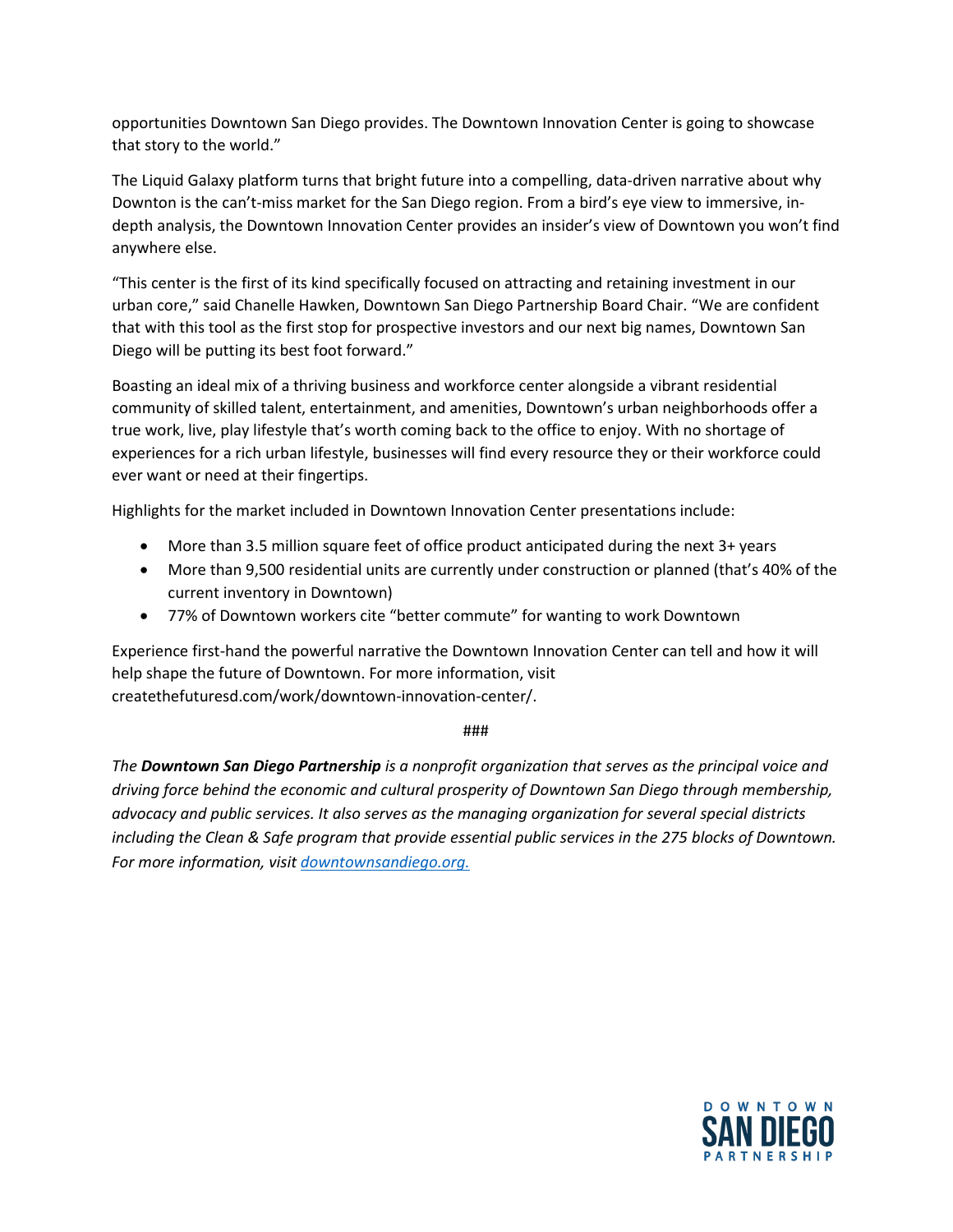## **Thoughts from San Diego community leaders:**

"At Cox, we are big believers in the power technology can have to connect people. The Downtown Innovation Center combines the power of storytelling with state-of-the-art technology and Cox is proud to be a sponsor. We look forward to seeing the connections and progress that will be made for the Downtown community with the launch of this new tool." - Chanelle Hawken, Downtown San Diego Partnership Board of Directors Chair and Vice President, Government and Public Affairs, Cox Communications

"Downtown has seen tremendous growth over the last few years and the Downtown Innovation Center is a pivotal tool providing an in-depth look at the unique opportunities available, all in one place. The City is confident in the future of the Downtown market and how it will help shape the region as a whole." - Councilmember Stephen Whitburn, District 3

"We now have an exciting storytelling tool to put our best foot forward and communicate that Downtown San Diego is an economic driver for our region. The Downtown Innovation Center is set to draw in new economic growth and aid in long-term resiliency for our City and region. This tool will undoubtably attract new business and great jobs to San Diego." - Councilmember Raul Campillo, District 7 and Economic Development and Intergovernmental Relations Committee Chair

"The Downtown Innovation Center is critical to our goal of tenant attraction and retention within our urban neighborhoods. We know firsthand Downtown has the kind of amenities, supply, and opportunity for growth that you won't find in any other submarket in the region and this tool will help us showcase that in a meaningful way." - Sumeet Parekh, Committee Representative, Downtown San Diego Partnership Clean & Safe Commercial Enhancement Program (CEP) and Managing Partner, HP Investors

"At CBRE we've seen firsthand how the technology behind the Downtown Innovation Center is a gamechanger for telling compelling stories to our target markets. It allows prospective capital and prospective tenants to the Downtown market to get a bird's eye view of the entire market in one room. Additionally, we can overlay developments so we can watch San Diego grow for years to come." - Matt Carlson, Executive Vice President, CBRE

"Union Bank is committed to reinvesting in our communities. Through our support of the Downtown Innovation Center we know we are promoting the future of economic vitality in Downtown. We're excited to see how Downtown's urban neighborhoods will continue to thrive and flourish thanks to the conversations that happen in this space." - Jason Bowser, Managing Director, Regional Manager, Union Bank

"The Downtown Innovation Center is the first tool of its kind to mobilize data to highlight the diverse range of business and real estate opportunities available Downtown. Whether meeting with San Diego prospects or local businesses interested in expansion, we are able to showcase the evolution of our urban core through the massive developments and expanding industries that offer greater access to